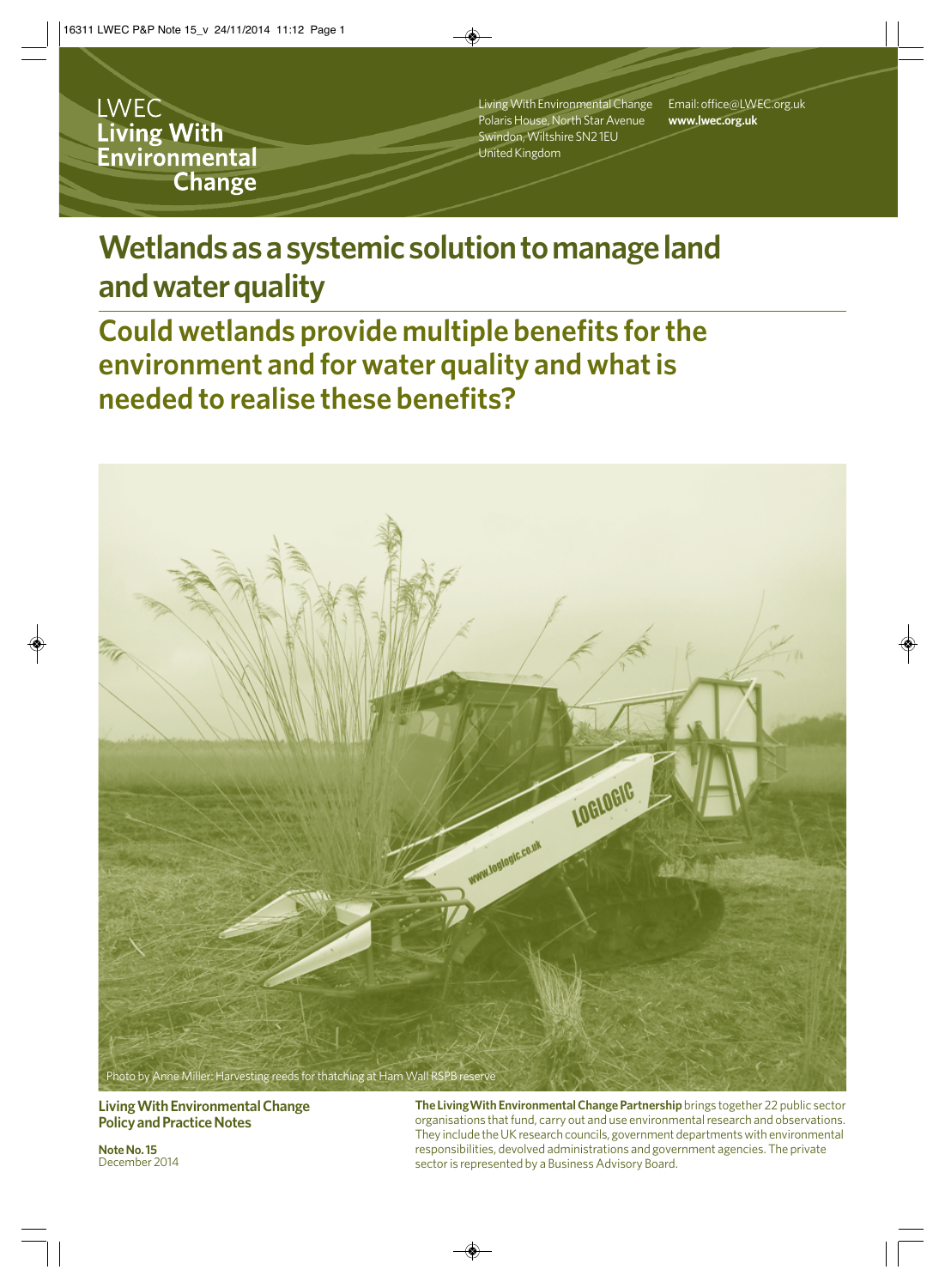**There is rising concern about the need to protect water quality at source, rather than relying on heavy inputs of energy and chemicals downstream for cleaning up abstracted supplies. This, together with a greater emphasis on the value of "natural capital", calls for more systemic management of land and water, including natural solutions involving wetlands at the land/water interface. Water companies, regulators and landowners are all showing increasing interest in exploring the opportunities offered by wetlands to deliver benefits using Payment for Ecosystem Services and other novel solutions.**

### **What are wetlands and what benefits do they offer?**

**Wetlands provide systemic solutions that work with, rather than against, natural processes.** 

#### **Wetland approaches include, for example:**

- Making use of, or restoring, natural wetlands.
- Sustainable drainage systems (SuDS) that reduce surface flow rates and pollutant loads while enhancing the biodiversity and amenity values of water.
- Treatment wetlands that process and filter pollutants, facilitating compliance with the Water Framework Directive.
- Washlands that offer flood alleviation capacity as well as biodiversity enhancement, seasonal agricultural use, nutrient cycling and carbon storage.
- Buffer zones that create effective barriers between potentially polluting land uses and susceptible water bodies, assisting compliance with the Water Framework Directive.
- Integrated constructed wetlands that can remove pollutants, manage floodwater and provide wildlife habitats amongst a range of connected, planned cobenefits (now being incorporated into Water Sensitive Urban Design).

## **How and why might water companies use this kind of approach?**

#### **Water companies are obvious beneficiaries of systemic solutions, involving greater use of targeted wetlands, as they:**

- Take a long-term perspective, planning over long time scales.
- Share long-term asset management plans with regulators.
- Depend on both constructed and natural assets, and are taking an increasingly partnership-based approach with other companies and stakeholders across catchments. Wetlands may provide lower-cost source protection solutions compared to "downstream" engineered alternatives.
- Have experience of successful schemes, eg South West Water's Exmoor Mires project; Wessex Water's Somerton Reed Beds and Poole Harbour Catchment programme; Dŵr Cymru Welsh Water's RainScape project at Llanelli.

### **What elements are required to develop a successful partnership for achieving this kind of systemic solution?**

#### **Planning at catchment level is essential to identify what type and location of wetlands will optimise a range of interconnected benefits.**

Partners need to:

- Be clear about what commodities may be traded (eg water quality improvements or water retention capacity), who is selling (usually land owners), who is buying, and how the benefit is to be measured and rewarded.
- Identify trusted intermediaries, such as The Rivers Trusts, which can facilitate market development and success.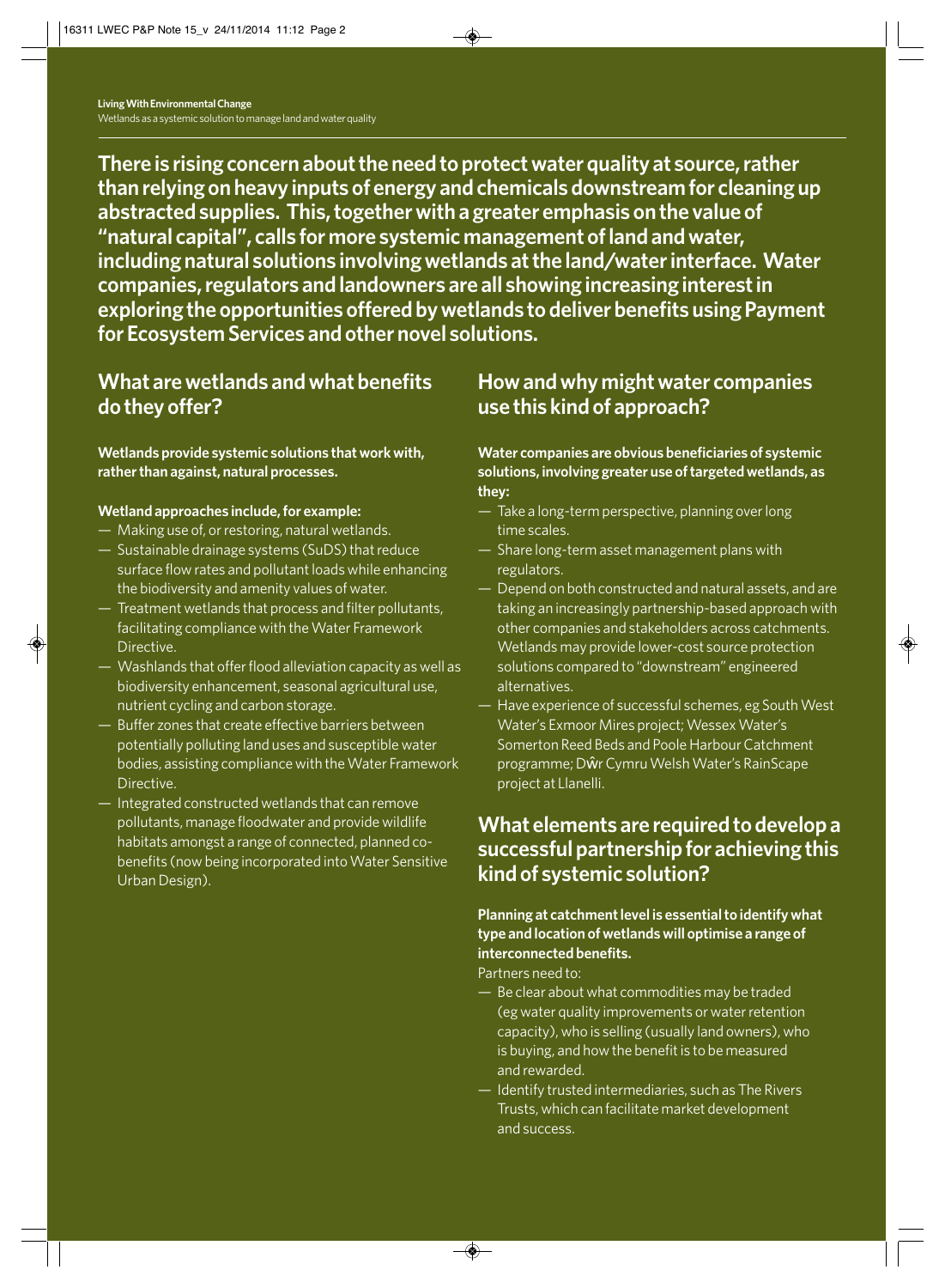### **What questions do the land manager, landowner and their advisers need to consider?**

### **Individual landowners and tenants need to know how this type of systemic solution will fit their long-term plans as well as shorter-term income requirements.**

For example:

- Can a wetland add value to land that currently is minimally productive?
- Are there long-term consequences of the scheme for productivity and animal welfare?
- Will the scheme affect the asset values and return on capital and the tax position, including eligibility for tax relief or inheritance tax?
- How secure will any payments be and over what time scale?
- How will the scheme affect diversification opportunities such as renewable energy?
- Who else should be involved: tenants, landlords, graziers, mortgagees or trustees?

# **Who benefits?**

#### **The improvements in water quality, flood management, carbon storage, wildlife habitats and related services that can be achieved by wetlands have multiple benefits.**

Potential beneficiaries would include:

- Water companies.
- Government bodies and agencies and local authorities.
- Utility providers seeking future resilience, including energy companies, pipeline operators, highways agencies and railway companies.
- Individual landowners and farmers as well as large landowners in the public and third sector, such as Church and Crown Estates, National Trust, MoD, NHS, Forestry Commission, Woodland Trust and other woodland owners, through diversified and secure longer-term income streams.
- The finance sector, for example banks (including the Green Investment Bank) and pension funds seeking longer-term security and which can diversify into funding such schemes.

### **How can these diverse groups be encouraged to participate?**

#### **Building partnerships takes time and the right environment requiring:**

- Facilitators who can build trust amongst stakeholders.
- Information that is clear and jargon-free and tailored to the different audiences.
- Sharing of practical and local as well as scientific knowledge.
- Some quick wins that can influence the public and land managers' perceptions.
- Avoiding a buyer-dominated approach alternative models such as community funding may be more influential.
- A transparent model that gathers evidence and measures results so that progress may be judged fairly.

### **What are the challenges/barriers to involvement?**

#### **There are still barriers to be overcome before wetlands can be widely developed as systemic solutions because:**

- Regulators, planners, developers and the public have a low level of awareness of how these could drive improvements in water quality, and may be risk-averse about non-engineered solutions.
- Organisations, especially at local level, are reluctant to risk trying new approaches unless this kind of action becomes a political priority and is resourced.
- Timescales for financial planning, farming succession and the political landscape may not coincide, making long-term planning difficult.
- Individuals and organisations don't necessarily see the value of investment in natural assets, and valuations (which necessarily include monetary and non-monetary benefits) may be contested.
- Organisations may be reluctant to share data about issues such as water quality that could help the process.
- Some of the greatest challenges are likely to be in changing culture and behaviour across a range of organisations and stakeholders.